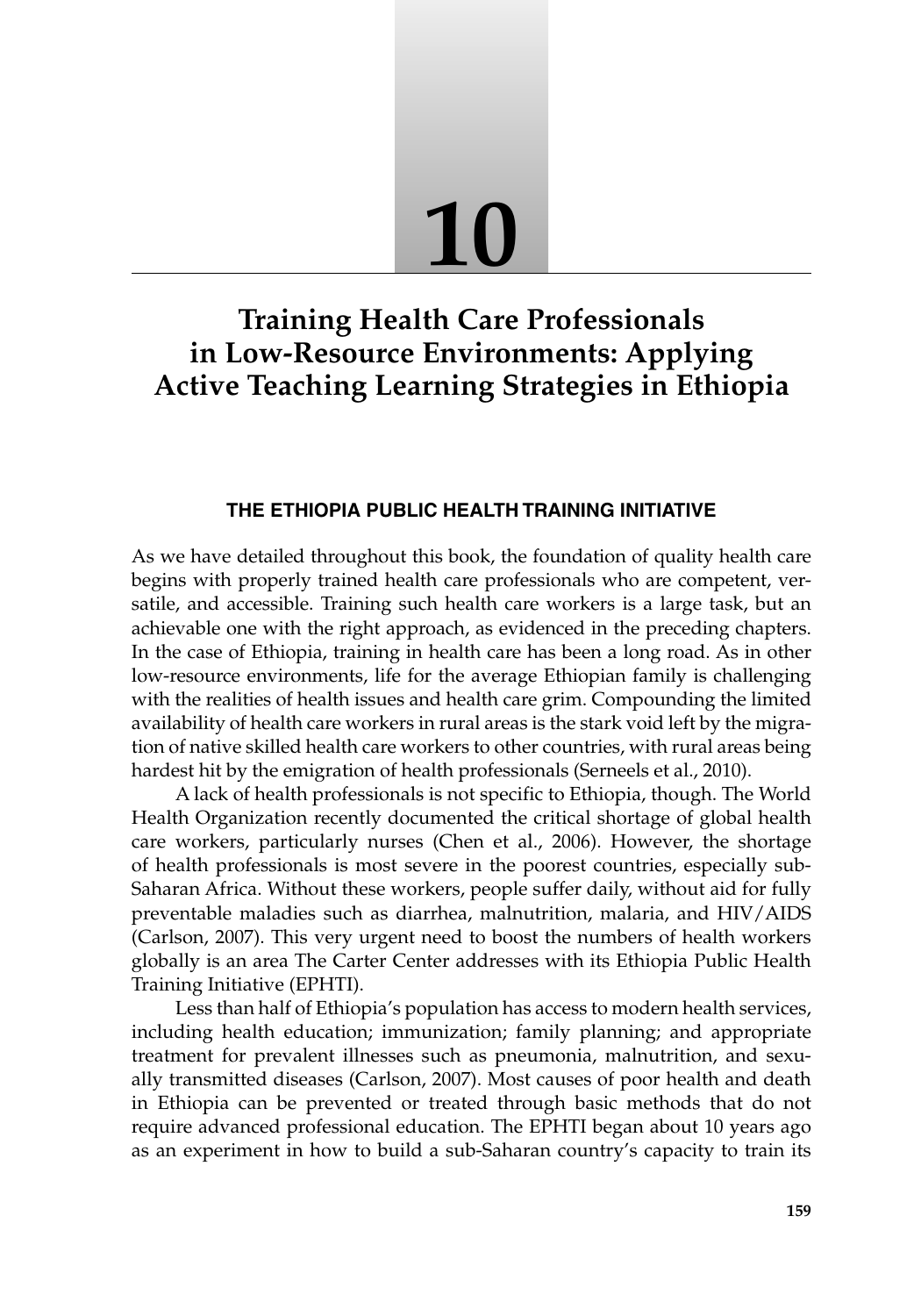own health workers, because the health challenges in Ethiopia are staggering. Consider the following figures:

- 1/6 of Ethiopian children die before age 5
- 1/2 of Ethiopian children are malnourished
- 1/8 of all Ethiopians face acute hunger
- 3/4 of Ethiopians do not have safe drinking water
- 2/5 of Ethiopians do not receive any health care whatsoever
- When the EPHTI started, life expectancy was as low as 41 years. Now, life expectancy has improved to nearly 56 years.

 These realities are a challenge for Ethiopia's health care system. Tragically, most of the common illnesses and deaths that occur could be easily prevented or treated, and 10 years ago there simply were not enough health personnel to treat the mostly rural residents of this country of more than 79 million. However, while struggling under the crushing weight of poverty and killer diseases, Ethiopia has proven it can build a sustainable health workforce to meet the needs of its population through the work of the EPHTI.

 This achievement is due in large part to a network of Ethiopian government officials and university faculty who have painstakingly tailored health science curricula to specifically address the Ethiopian context. These supplementary health learning materials have strengthened the education of thousands of local health workers, which has translated into improved health care delivery for approximately 56 million Ethiopians.

 On the basis of a response to the expressed needs of the Ethiopia government to The Carter Center, the EPHTI was developed to address the gaps in health care at the time of Prime Minister Meles Zenawi's assumption of power in 1991. A review of the social services in Ethiopia at this time concluded that extending basic health services to the half of the Ethiopian population that was without access to basic health care was of the highest priority (Carlson, 2007). It became clear that to accomplish these objectives major changes in training mid-level and rural health workers were essential, and building a standardized preservice educational system for health care workers that could produce better quality and higher quantities of these professionals was a priority. In addition, this training had to be done in a sustainable and capacity-building way, using locally available resources, and be tailored to the Ethiopian environment.

 The evolution of governmental will, international donor and nongovernmental organizational support, and grassroots participation from universities and instructors became today's EPHTI. All stakeholders from these sectors of the Ethiopian health care landscape were invited to participate in the early planning and development of the EPHTI, and a comprehensive and collaborative network was formed. Because The Carter Center planned from the beginning that the EPHTI would be locally owned and administered by Ethiopians after the initial 13-year start-up period, the resulting Ethiopian-owned initiative is one that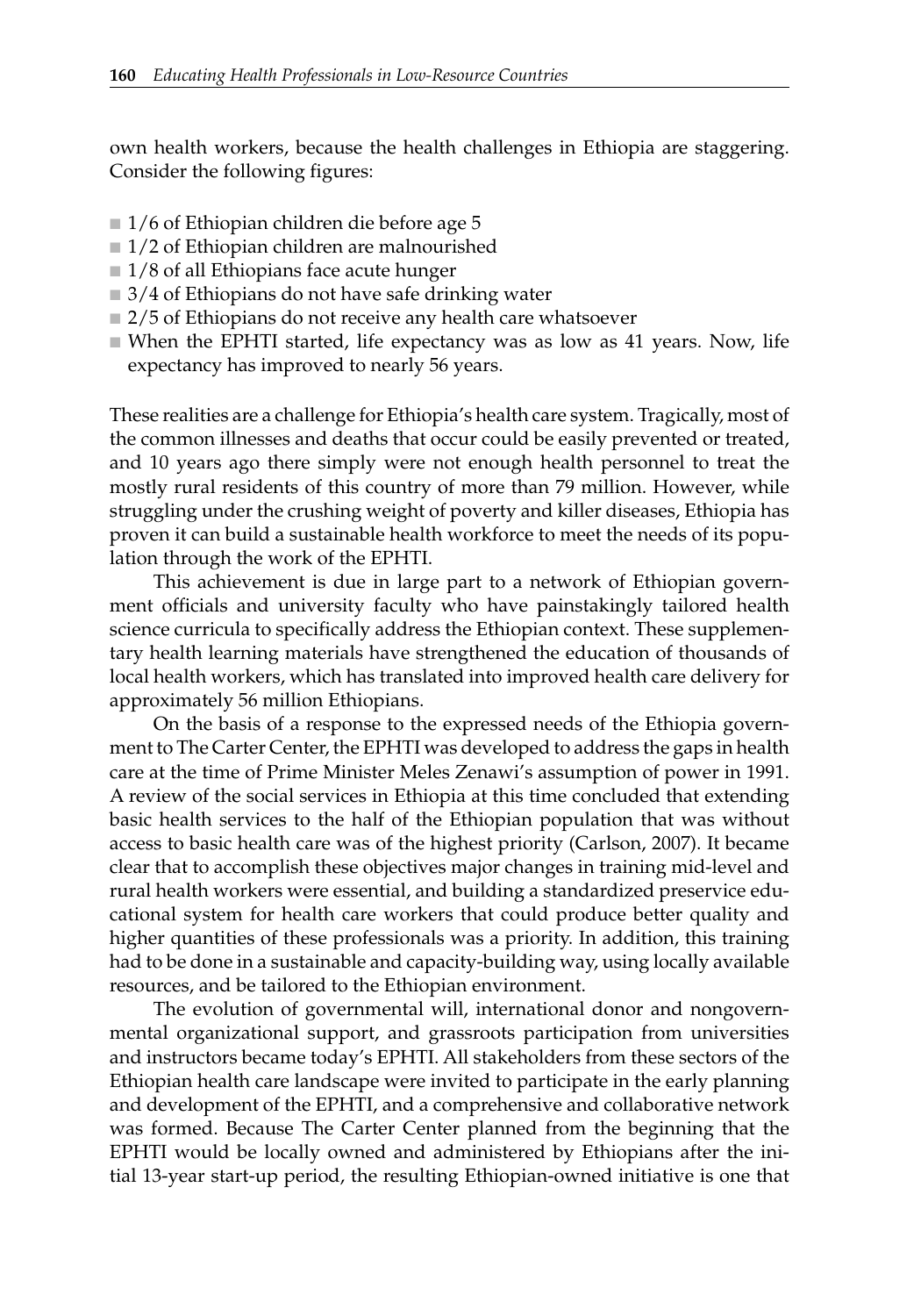has built the capacity of the Ethiopian health education network in a sustainable way. All the training and learning activities by the EPHTI were conducted within Ethiopian borders, and the focus on training of instructors and students was intended for the development of rural services, the premise being that people who came from rural areas will be more likely to return to rural areas to work—a theory later shown to be substantiated by Serneels et al. (2010).

 The underlying principle of the EPHTI is a capacity-building strategy built around the notion that Ethiopians should play the primary role in meeting their country's community health needs. With its Ethiopian partners, The Carter Center helped the Ethiopians implement the EPHTI with three major objectives in mind:

- **1.** Develop health learning materials (lecture notes, teaching modules, and manuals) that address the major health problems of the country and meet the specific learning needs of health center team personnel
- **2.** Improve the knowledge and skills of faculty and instructors in teaching through intensive 2-week teaching learning workshops on pedagogical and technical skills
- **3.** Improve the teaching learning environments of Ethiopia health sciences classrooms by providing scientific journals, relevant textbooks, teaching aides, anatomical models, computers, and basic consumable supplies and infection prevention materials

 The EPHTI sought to create environments in which senior international experts would work side by side with Ethiopian teaching staff to train health center teams and develop learning materials based on Ethiopian experiences that are directly relevant to Ethiopia's health problems. The health center staff, in turn, carried the responsibility of training and supervising all community health workers, including traditional birth attendants and community health agents. Thus, the basic training for health center teams given in the universities of the EPHTI network has a direct and immediate impact on all modern primary health services throughout the country, extending even into villages and homes.

 The EPHTI's interdisciplinary network of education professionals, government agencies, and practitioners takes a grassroots approach to training the next generation of Ethiopian health care workers. A fundamental tenet of the program is that Ethiopians know best how to deal with Ethiopian health issues. Thus, the focus of the program is to integrate all Ethiopian expertise—from university instructors to the female village caretakers—into specific curricula and training approaches for students studying to be health care providers. Such improved health education and training for those who treat the community—particularly women, who are not only traditional village-level health care providers but increasingly are earning more advanced degrees as clinic and hospital practitioners—benefit all levels of society through improved health. EPHTI curricula are used to train health officers (mid-level providers who are the team leaders in health clinics), nurses, female village health workers, and other specialized types of health professionals.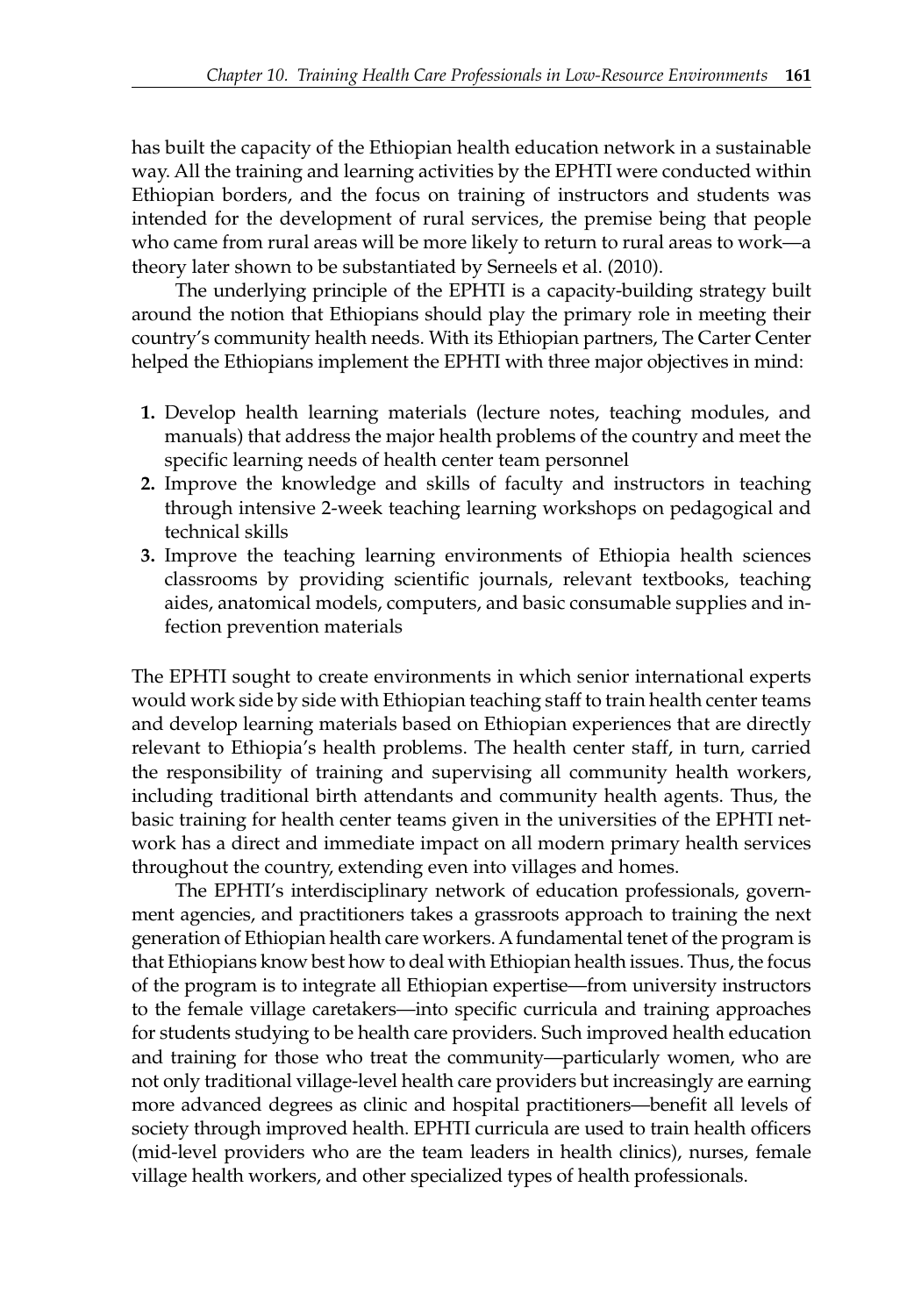For more than 13 years, the EPHTI addressed the health professional training challenges of Ethiopia and worked with the country's government and seven universities to develop contextualized health education materials to strengthen the training of the country's health workforce. By making these materials globally available at no cost online (http://cartercenter.org/health/ephti/learning\_materials/ index.html), the program will be able to collaborate with government officials and university faculty of other countries to adapt a similar grassroots approach to strengthen the teaching capacities of their health professional training institutions.

 Directly relevant to the country's health practices and priorities, EPHTI health learning materials are an outstanding example of how a country can tailor preservice training to meet its unique health situation. EPHTI learning materials are written by Ethiopians, for Ethiopians, and cover a wide range of topics, such as malaria, HIV/AIDS, research methodology, psychiatric nursing, and vector and rodent control. Teachers and professors at seven Ethiopian universities participated in the development of these materials and now share them across the country to educate health students, who work in primary health care centers.

 The cycle of improved learning comes full circle from the student in the classroom to the women, children, and citizens in rural villages who receive that student's services on graduation. When better trained health care professionals not only provide better quality training to the community but also train and manage future generations of community health workers, the quality and quantity of Ethiopia's health workers are increased. Not only has Ethiopia produced better educated health professionals, but also the efficiencies and grassroots approach of the EPHTI's networks have helped produce *more* of these better educated health professionals. Thus, with more health workers stationed throughout the country, parents will no longer have to trek 4 or more hours with their sick children to the closest health facility. Disease prevention can be implemented during community checkups by the 30,000 female village health-extension workers the government is now training in most remote villages. Long-term disability can be avoided with community and village surveillance and intervention from new health clinics. In short, Ethiopians' health has been improved through the work of the EPHTI, which helps Ethiopians train and educate their next generation of health workers.

#### **ACCOMPLISHMENTS OF THE ETHIOPIA PUBLIC HEALTH TRAINING INITIATIVE**

 At the time this book is being written, Ethiopia has completed 8 instruction manuals, 69 training modules, and 151 sets of classroom lecture notes for use by instructors in health sciences classrooms. These 228 pieces of health learning material, which were written and customized for the Ethiopian environment, are designed to address health challenges in low-resource settings and are available for free download on The Carter Center's Web site ( http://cartercenter.org/ health/ephti/learning\_materials/index.html). In this way, the EPHTI is a model not just for Ethiopia but across the globe, for any low-resource setting.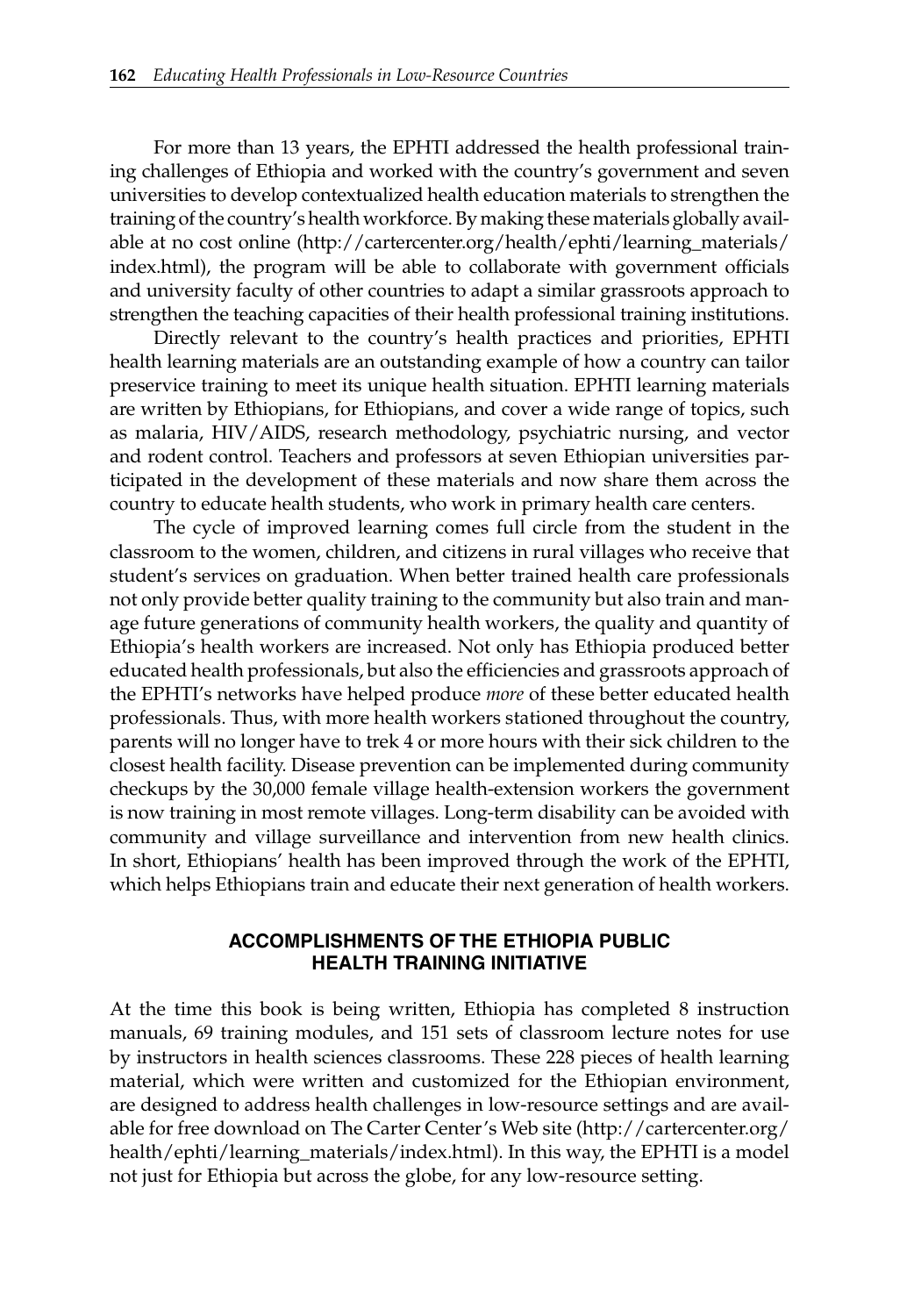So what has the EPHTI accomplished toward its goal of training better health workers and giving better health care to the citizens of Ethiopia? In short, it has improved the teaching of health professors and the learning environments of their students. Approximately 17,000 health center team professionals have been trained by the seven EPHTI-networked universities since its inception. These professionals have dispersed throughout the country to staff rural and urban clinics, hospitals, and health care sites and have gone on to improve the quality of health care delivered to their respective communities.

 Specifically, the EPHTI has made great strides toward fulfilling the particulars of providing better health education for its students:

- Ethiopian-specific learning materials have been developed by Ethiopian faculty on almost 200 topics and in various formats, and more than 500,000 copies of these learning materials have been distributed to universities and clinics nationwide.
- More than 2,500 instructors have been trained in various skills to improve their teaching abilities.
- More than 7,000 textbooks and medical journals, and more than \$500,000 in computer and laboratory equipment and teaching aids, have been given to Ethiopia's classrooms to provide better learning environments for its health students.

### **TEACHING LEARNING WORKSHOPS**

 The strengthening of Ethiopian teaching staff emerged as one of the top priorities of the EPHTI during its initial development, and addressing the needs of seven regional universities that were in turn charged with educating and training thousands of health professionals required a national comprehensive approach.

 The method by which the EPHTI brought together Ethiopian health sciences faculty to meet its objective of strengthening their ability to teach was done through national teaching learning workshops. Thirteen of these 2-week workshops were held over the last 10 years of the initiative. These intensive training sessions were instrumental in meeting this primary goal of the program and, ultimately, to improve the skills of health sciences instructors in a cohesive, comprehensive, and standardized method.

 Two types of national-level workshops were held: (a) one for the more senior faculty at each of the universities and (b) a general one designed for the junior faculty. The deans or administrators of the seven universities in the EPHTI network would select four senior-level faculty participants and four junior-level faculty participants to attend each annual national teaching learning workshop, for a total of 28 to 30 participants at each. After participating in the national teaching learning workshops, each group would return to their home institutions and conduct their own version of the workshops. These "cascade workshops" helped the skill strengthening techniques reach thousands of Ethiopian faculty throughout the decade of the EPHTI (see "CASCADE WORKSHOPS" section).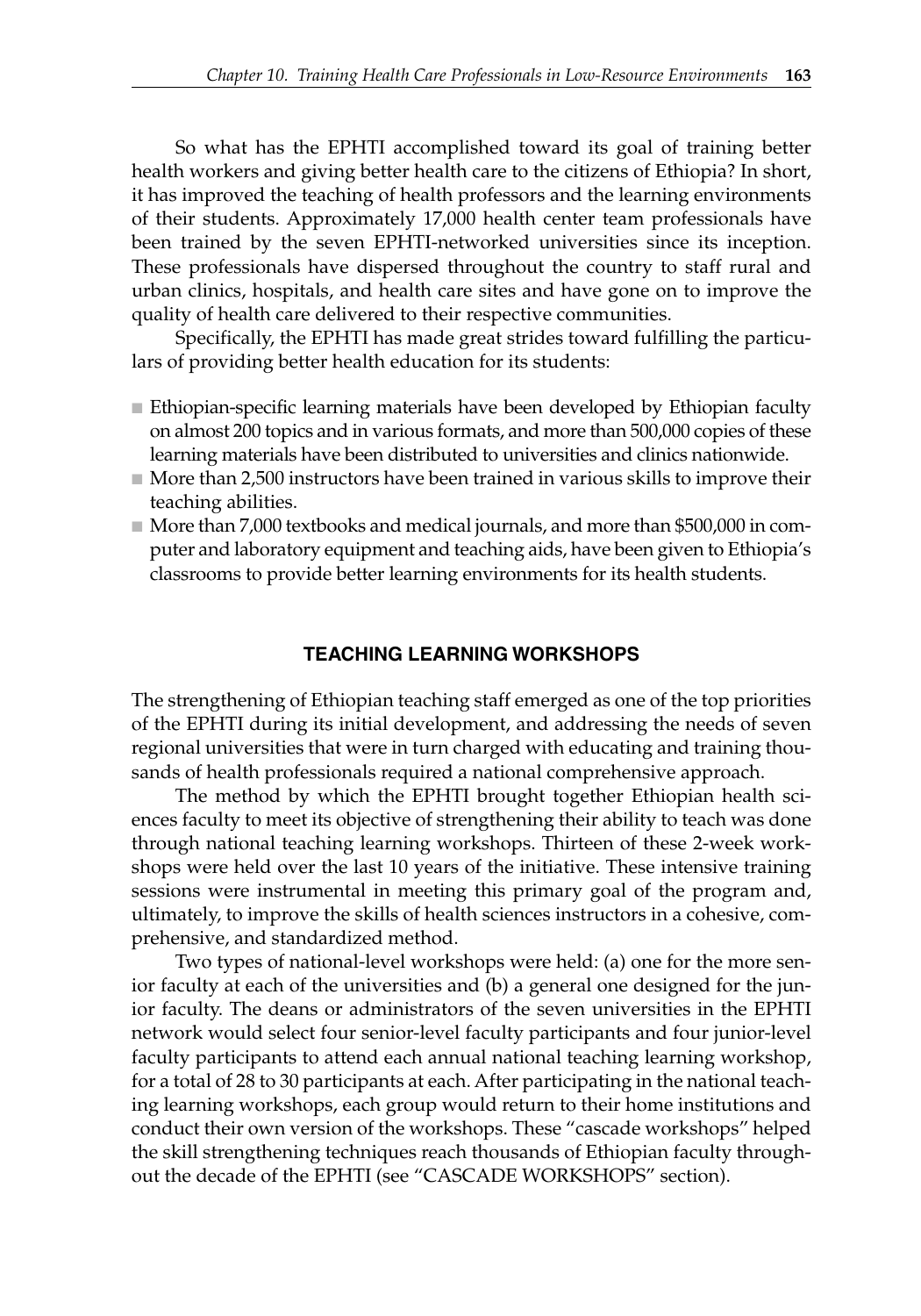Each teaching learning workshop covered the topics outlined in this book, including classroom and clinical setting teaching strategies, theories of learning, understanding the learner, and evaluation. Every workshop included group discussion, field trips, and many learning activities, which are also presented in this book at the end of their corresponding chapter. All national and cascade teaching learning workshops ended with a Teaching Learning Episode (TLE), which we discuss in detail in the next section.

# **THE TEACHING LEARNING EPISODE**

 The culminating assignment for each 2-week teaching learning workshop in pedagogical skills was the presentation of a TLE. During the first week, all workshop participants were assigned to a TLE group. The two criteria for the group assignments were (a) representation of participants whose university or health facility teaching responsibilities included one or more of the disciplines in the community health team (professional nurse, health officer, medical laboratory technician, and environmental health technician) and (b) representation from at least three universities. Each group had four or five members. Each presentation was planned to last approximately 75 minutes.

# **Teaching Learning Episode Goals and Expectations**

 The teaching learning goals were discussed with the participants during the first week, with ample opportunity provided for questions and comments. The purposes of the TLE included the following:

- Provide an opportunity for faculty from the various universities to get to know each other.
- Encourage faculty to build a teaching learning network of faculty throughout the country.
- Become familiar with the modules and lecture notes, which were developed by faculty from the seven participating universities on the basis of the 30 major health problems identified by the EPHTI council. Examples of the major health problems include malaria, tuberculosis, diarrheal diseases, harmful traditional health practices, family planning, iron-deficiency anemia, and intestinal parasitosis.
- Give participants the opportunity to work together as a teaching team, assisting and learning from each other.
- Divide the assignment among the four or five members in a manner that fit the content and timeframe.
- Use a format that included learner outcomes, content, timeframe, teaching strategies, and visual aids.

 These goals and expectations were shared with the participants during the early part of the workshop so that the teaching team and participants could learn from each other about the meanings conveyed by the TLE assignment.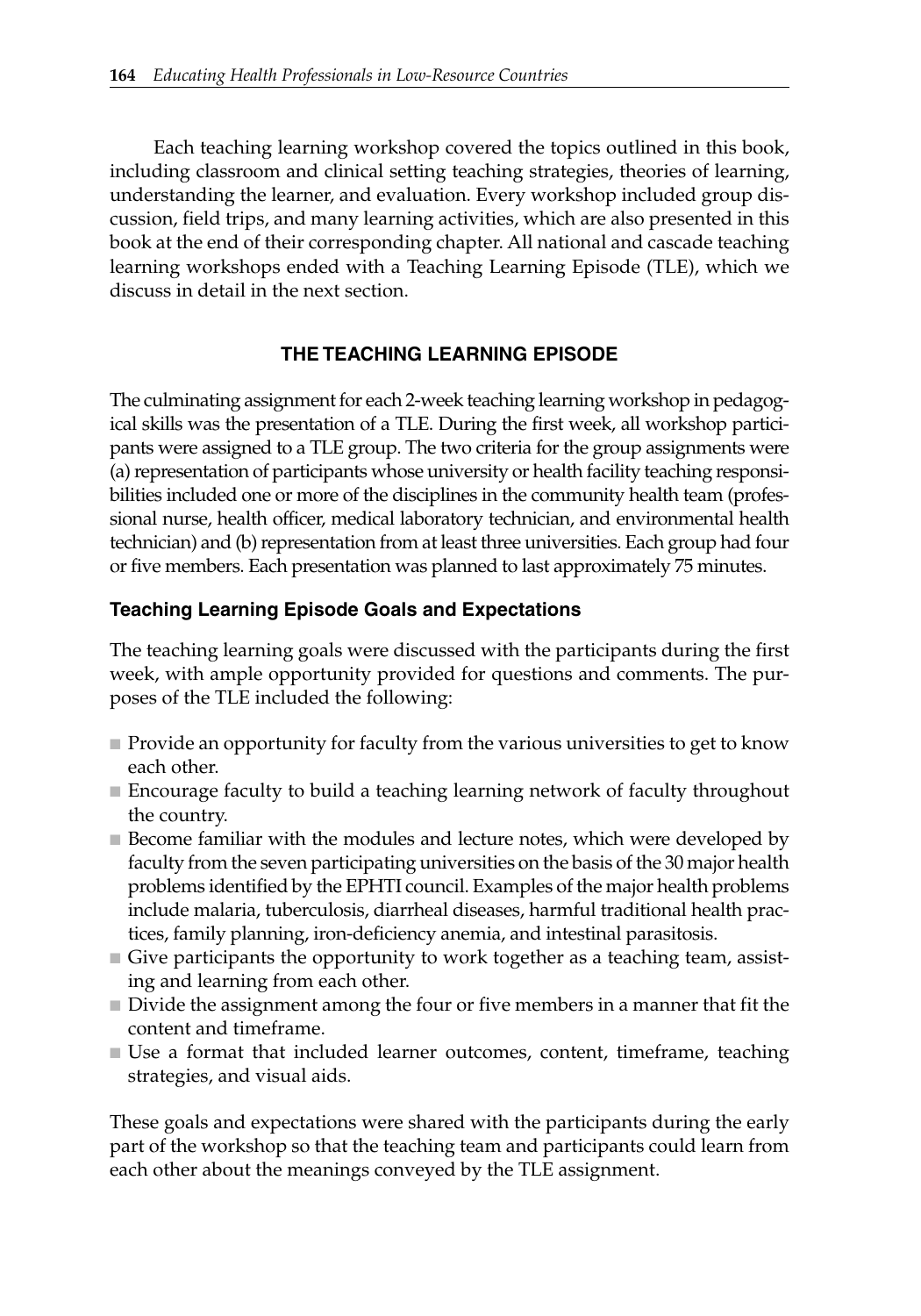#### **Teaching Learning Episode Process**

 A class session was devoted to discussion of the steps involved in planning, developing, and evaluating a presentation. Learning Activity 10.1, at the end of this chapter, was used to guide the participants in developing their TLE. The first task was to choose a topic for the presentation. The teaching team prepared a list of about 15 of the 30 health problems identified by the EPHTI council for which there were modules and lecture notes that could be used as resource materials. We also wanted the participants to become familiar with these teaching learning resources so that they would more readily use them when they returned to their universities. Second, each group needed to decide on the educational level of students or participants they would be teaching and the location of the session, such as in a university class, at a community health center, or in a village. Because the presentation was to be given to the workshop attendees, they became the students/participants according to the designation by the TLE group presenting at the time. Third, the TLE group needed to divide the content among the group members, because all members were expected to do a part of the teaching using active teaching learning activities. After the content was divided, each group member needed to determine the learner outcomes, timeframe for each content section, appropriate teaching strategies, and visual aids.

 The TLE groups were encouraged to be creative in all aspects of the teaching learning process. Supplies such as transparencies, flipcharts, pens, reading resources, and assistance with PowerPoint were available. The teaching team members also were available to meet for consultation as requested. Throughout the preparation time for the presentations, the participants were encouraged to use some of the active teaching learning strategies that had been introduced in the workshop.

#### **Teaching Learning Episode Evaluation**

 There were two types of TLE evaluation: (a) peer and teaching team and (b) selfevaluation. Evaluation criteria were distributed at the outset of the assignment, in keeping with the recommendation that students and teachers should work together to understand the goals and expectations for the practice teaching sessions (Table 10.1).

 Evaluation forms were distributed to all participants with written instructions about how to use a rating scale of 1 to 5 on which 1 represented minimum achievement and 5 represented maximum achievement. They were also invited to add descriptive evaluation comments for each criterion. When all of the presentations were completed, the teaching team led a general evaluation discussion, giving comments regarding all the groups. Participants were encouraged to think about the evaluation criteria for teaching and learning while listening to the presentations so as to refine and further develop their own evaluation skills.

 For the presenters, emphasis was placed on the development of self-evaluation skills. To enhance this part of the evaluation process, the TLEs were videotaped.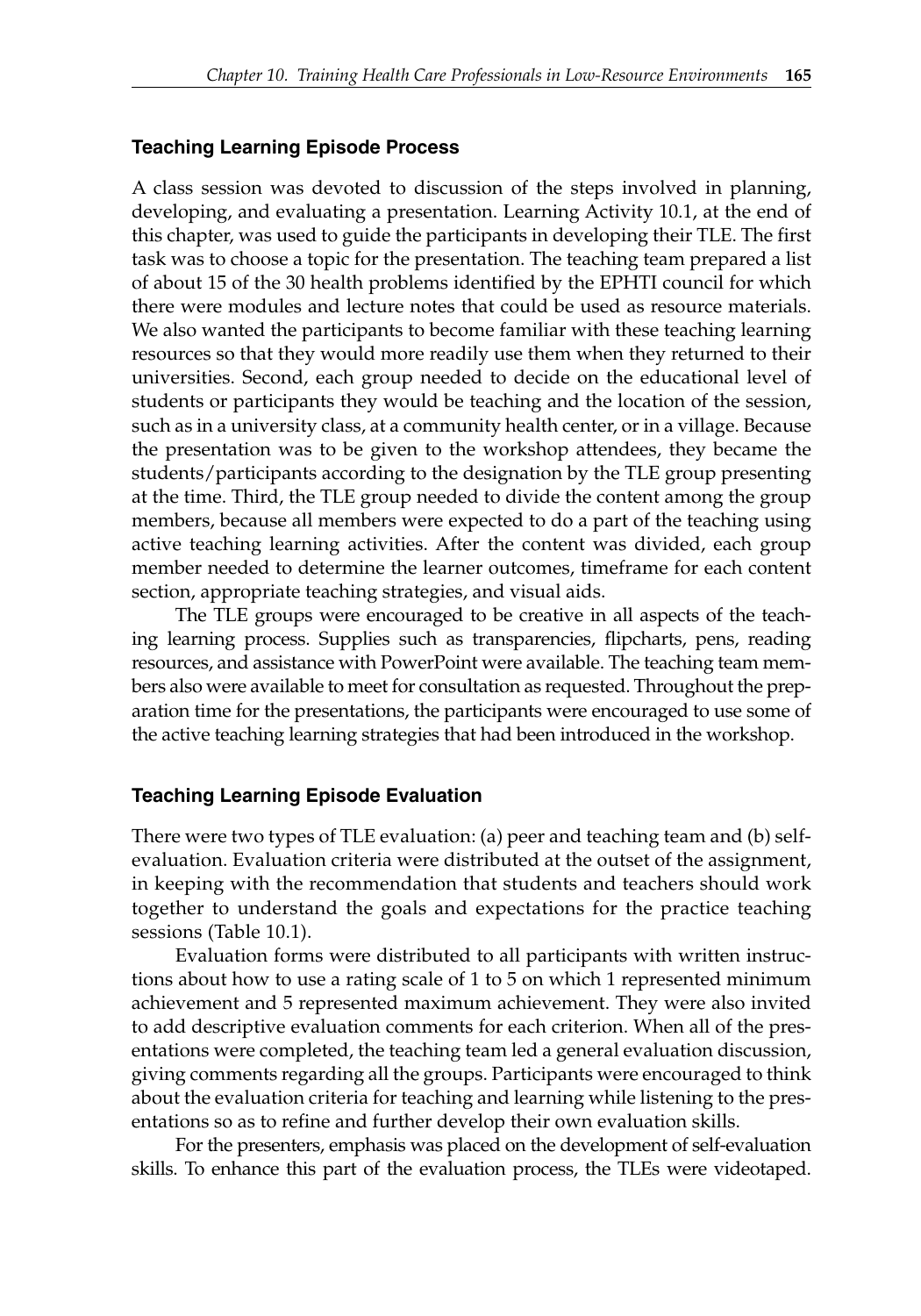| <b>EVALUATION CRITERIA FOR A TEACHING LEARNING EPISODE</b> |                                                                                                                                                             |
|------------------------------------------------------------|-------------------------------------------------------------------------------------------------------------------------------------------------------------|
| Category                                                   | <b>Criterion Descriptors</b>                                                                                                                                |
| Content                                                    | Appropriate to level of learner and cultural variation in<br>the audience                                                                                   |
| Communication                                              | Faces learners when speaking, voice is modulated,<br>uses gestures that are culturally acceptable and<br>appropriate, attempts to minimize vocalized pauses |
| Interaction with audience                                  | Invites questions and comments, listens to learners,<br>encourages learner-to-learner interaction                                                           |
| Teaching learning strategies                               | Uses varied active teaching learning strategies,<br>explains the teaching learning strategies, engages<br>learners in critical thinking                     |
| Use of media                                               | Appropriate use of color and print, writing or print<br>is legible                                                                                          |
| Use of time                                                | Involves all group members, abides by time limits<br>of the session                                                                                         |

**TABLE 10.1** 

Each person was given a videotape of his or her TLE group's presentation with a guide for using the videotape for self-evaluation. During the preparation session we discussed how to use the videotape for self-evaluation. Participants were provided with access to Davis's (1993) book *Tools for Teaching* , with special emphasis on chapter 42, "Watching Yourself on Videotape." We also suggested that they consider asking a trusted fellow faculty member at their university to view the tape together and assist with the self-evaluation process. Davis (2009) emphasized that "faculty members at all levels and in all disciplines can benefit from the opportunity for self-reflection provided by carefully planned observation by peers or a faculty development specialist" (p. 472).

#### **CASCADE WORKSHOPS**

 On the basis of the train-the-trainer concept, whereby a small set of people are trained in a subject and then those who have been trained go on to conduct their own training sessions for a larger group of people, the teaching learning workshops of the EPHTI allowed for the formation of intensive 2-week pedagogical training workshops for selected Ethiopian faculty from each university, who would then return to their respective home campuses and conduct similar intensive workshops for their colleagues. This cascade effect of pedagogical training, in 2-week workshops both at the national level and on participants' respective home campuses, was the method by which the active teaching learning strategies described in this book were utilized and disseminated.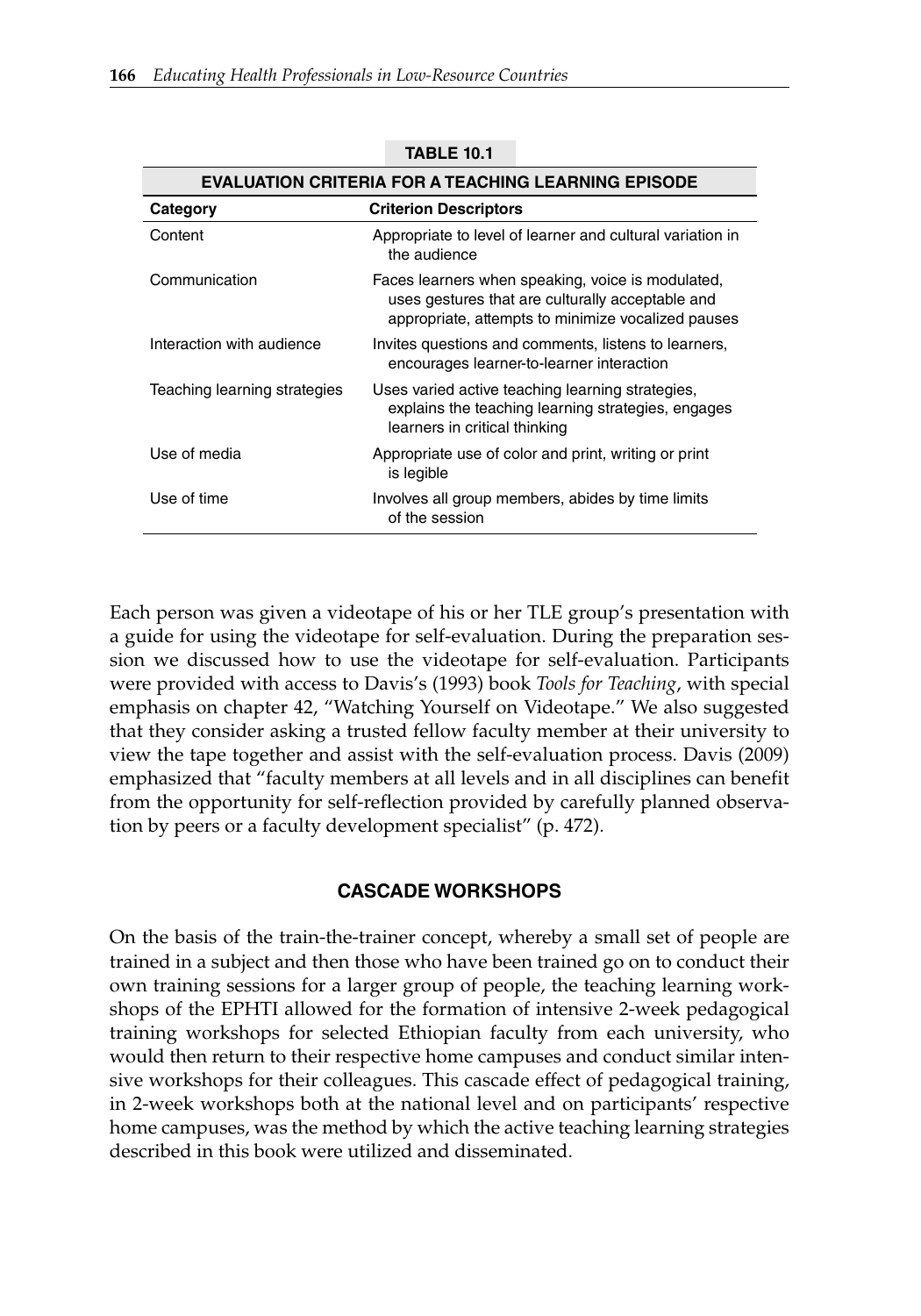In every cycle of the teaching learning workshops, the participants varied in seniority and pedagogical skill level. The participants of the national workshops varied every year, so that the maximum number of instructors could receive both the primary (national-level) and secondary (cascade workshop at their home institution) training. Returning to their home universities to conduct their own workshops, it was in this way that one 2-week workshop conducted each year could influence the standardized and effective skill strengthening of hundreds of Ethiopian faculty every academic calendar year. We intend that others, using this book as a guide, can replicate these teaching learning strategies and workshops in their respective teaching environments.

#### **OTHER PROGRAMS OF THE ETHIOPIA PUBLIC HEALTH TRAINING INITIATIVE**

#### **The Health Extension Worker Program**

 In 2003, the Ethiopian Federal Ministry of Health launched a new comprehensive health plan called the *Health Extension Program* (HEP; Tibebe, 2005). The HEP was designed to address the large gap between preventive and curative health needs and health services available in rural Ethiopia. It focuses on the improvement of prevention skills and behaviors within the household and thus involves fewer facility based services. Most of the activities listed in the Ethiopian government's National Health Sector Program strategies are to be implemented through the HEP.

 New groups of health extension workers (HEWs) operating at the village level are the implementers of the HEP. The government of Ethiopia planned to train 30,000 HEWs within 7 years of beginning the program and is currently on track to reach that target. Training of the HEWs took place 1 year ahead of schedule thanks to the adaptation of the EPHTI curriculum for the HEWs. All HEWs were to be women, at least 18 years of age, have a minimum of a 10th-grade education, and selected by the communities in which they will work. HEWs must complete a 1-year course of instruction and field training, provided by the Ministry of Education. On completion of training, HEWs are assigned in pairs to villages where they staff health posts and work directly with individual families. As a preventive health program, the HEP promotes four areas of care: (a) disease prevention and control, (b) family health, (c) hygiene and environmental sanitation, and (d) health education and communication (Tibebe, 2005). HEWs spend 75% of their time visiting families in their homes and performing outreach activities in the community (Wilder, 2008). The remaining 25% of an HEW's time is spent providing services at health posts. HEWs are also trained to provide first aid; treat malaria, dysentery, intestinal parasites, and other ailments; and to refer cases to the nearest health center when more complicated care is needed (Wilder, 2008).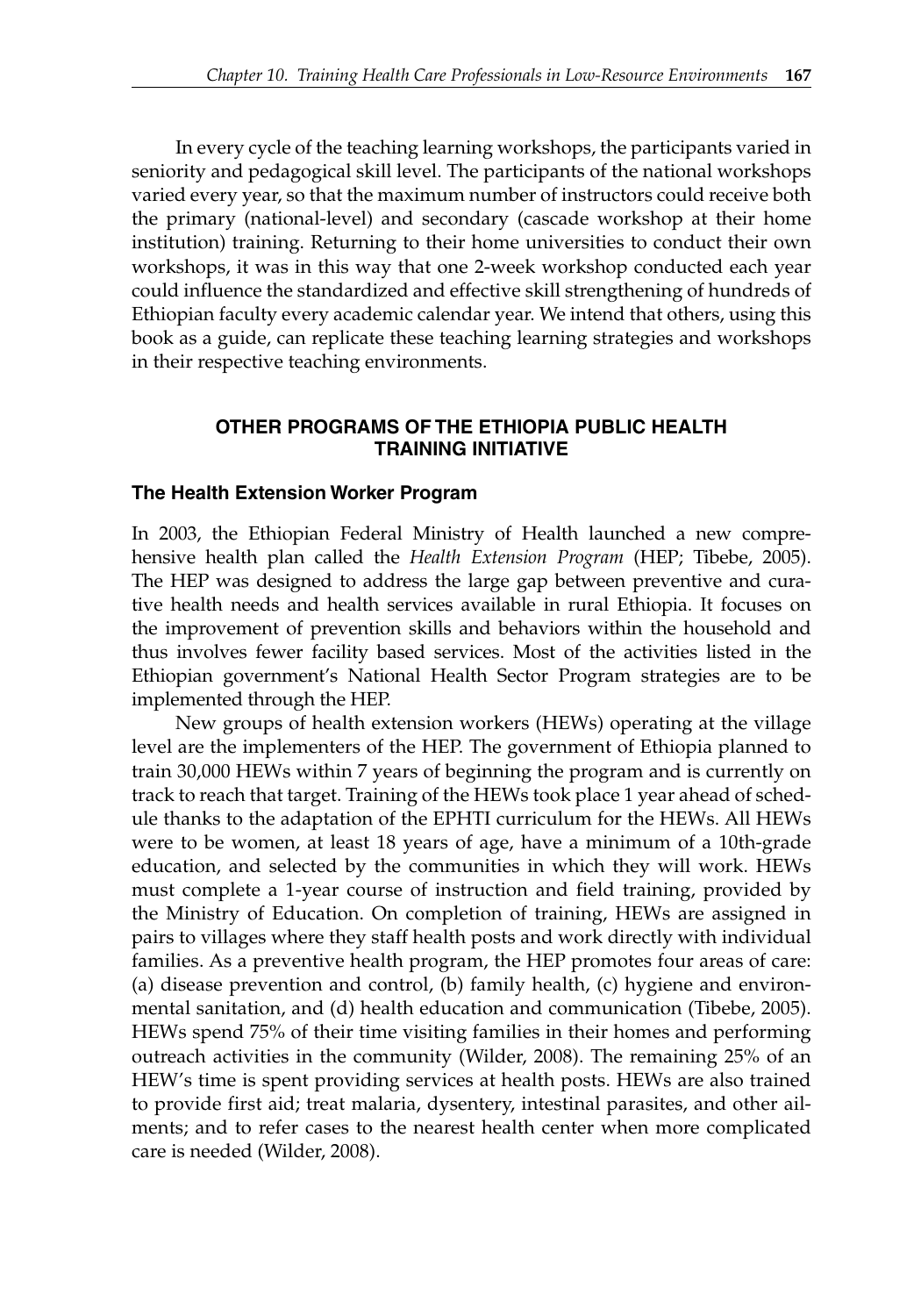#### **The Accelerated Health Officer Training Program**

 In 2005, working closely with Ethiopia's Ministry of Education, Ministry of Health, regional health bureaus, and seven partner universities, the EPHTI helped launch the Accelerated Health Officer Training Program (AHOTP), to respond to the staffing shortage caused by the growing number of new governmentbuilt community health centers in the country (Ethiopian Ministry of Health and Ministry of Education, 2005). To help jump-start the program, the EPHTI supported renovations to expand the teaching capacity of 17 training hospitals, building classrooms and libraries at these health facilities for practical training purposes. The EPHTI's curriculum, developed for regional health science universities, was also available for use in the AHOTP program. In fact, because of the existence of the EPHTI and its network of universities, the Ministry of Health was able to adapt the public health curriculum from the EPHTI health learning materials for use in the AHOTP program and was thus able to launch the ambitious AHOTP program a full year ahead of schedule.

 The AHOTP program's objective is to train 5,000 health officers within 5 to 6 years (allowing for various challenges faced along the way). These newly trained health officers will be drawn from a combination of nurses and general science students, on similar tracks to upgrade their clinical skills to those of health officers.

 Health officers are the leaders of the community-based health center professional staff in Ethiopia and are supported by nurses, medical laboratory technicians, environmental laboratory technicians, and health extension workers at the health center level. There is currently a shortage of health officers in Ethiopia as the government builds more health centers to serve the population's needs. The EPHTI has utilized its network of universities, the universities' affiliated training hospitals and regional health bureaus, and its health learning materials to facilitate this program.

#### **REPLICATION OF THE ETHIOPIA PUBLIC HEALTH TRAINING INITIATIVE MODEL**

 With similar problems and resources, other African countries could benefit from adopting and customizing the EPHTI model for use in their national programs. The EPHTI model has been used to join universities and health professionals to explore ways to improve the education of health workers. Explorations of how to address the shortages led to universities, health centers, and hospitals working together.

 In 2007, The Carter Center sponsored a replication conference in Addis Ababa, Ethiopia, and invited ministers of health and ministers of education from nine African countries: (a) Benin, (b) Sudan (both the northern and southern states), (c) Uganda, (d) Kenya, (e) Ghana, (f) Nigeria, (g) Mali, and (h) Tanzania. Other attendees included the donors: U.S. Agency for International Development, The David and Lucile Packard Foundation, The Susan Buffett Thompson Foundation,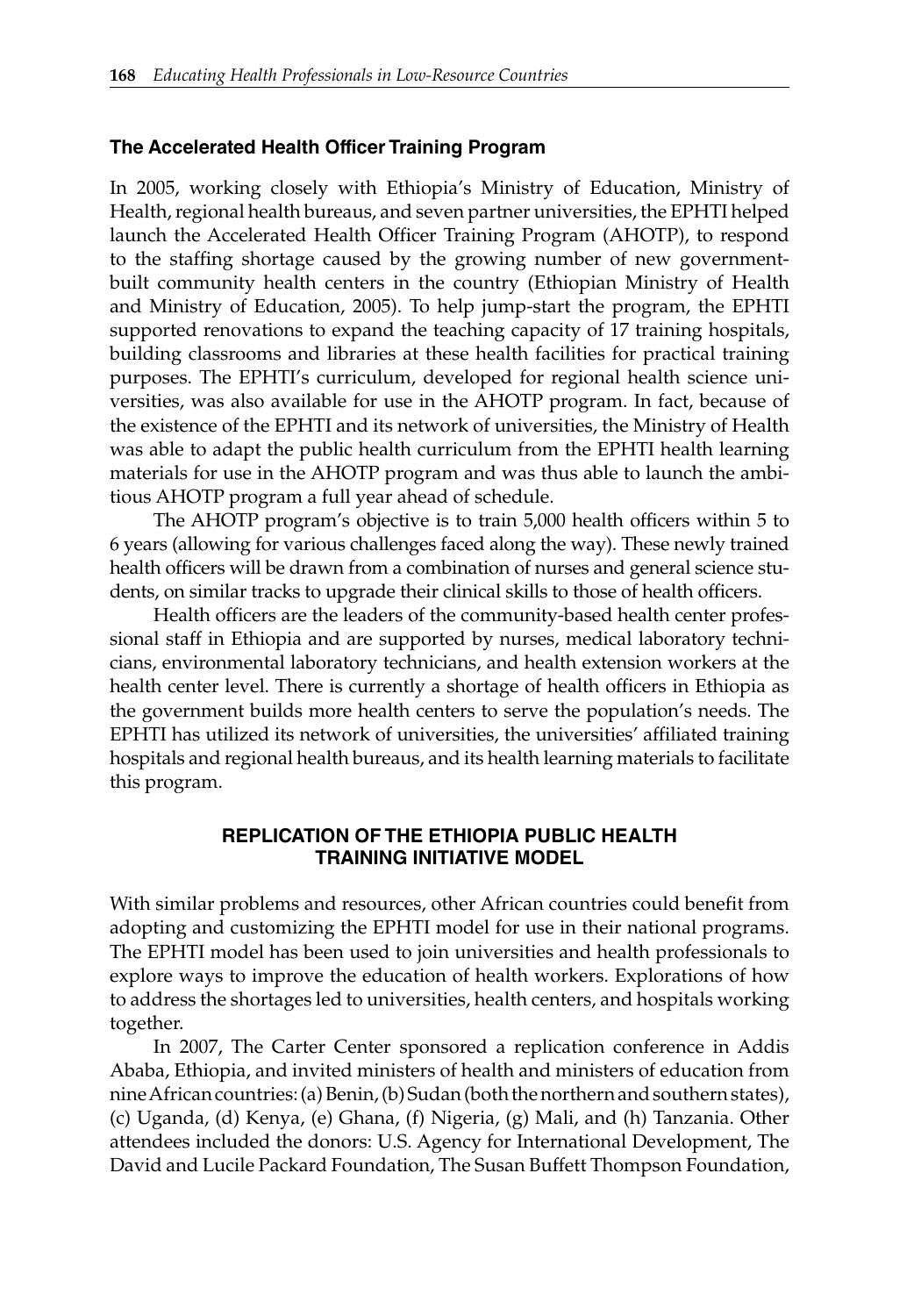the Irish government, and others. The purpose of the replication conference was to encourage other countries to explore the possibility of replicating the EPHTI in their country. Two countries are currently seeking to implement projects similar to the EPHTI that would include the 2-week teaching learning workshops for strengthening the pedagogical skills of university instructors.

 The replication conference showcased the challenges, successes, history, and methods of the initiative. As an adaptable model, even in microcosm, both in the teaching learning strategies described throughout this book and in the structure of the university network and communication process of the initiative, a program such as the EPHTI could be beneficial for other low-resource environments that seek to train quality health professionals for their underserved populations.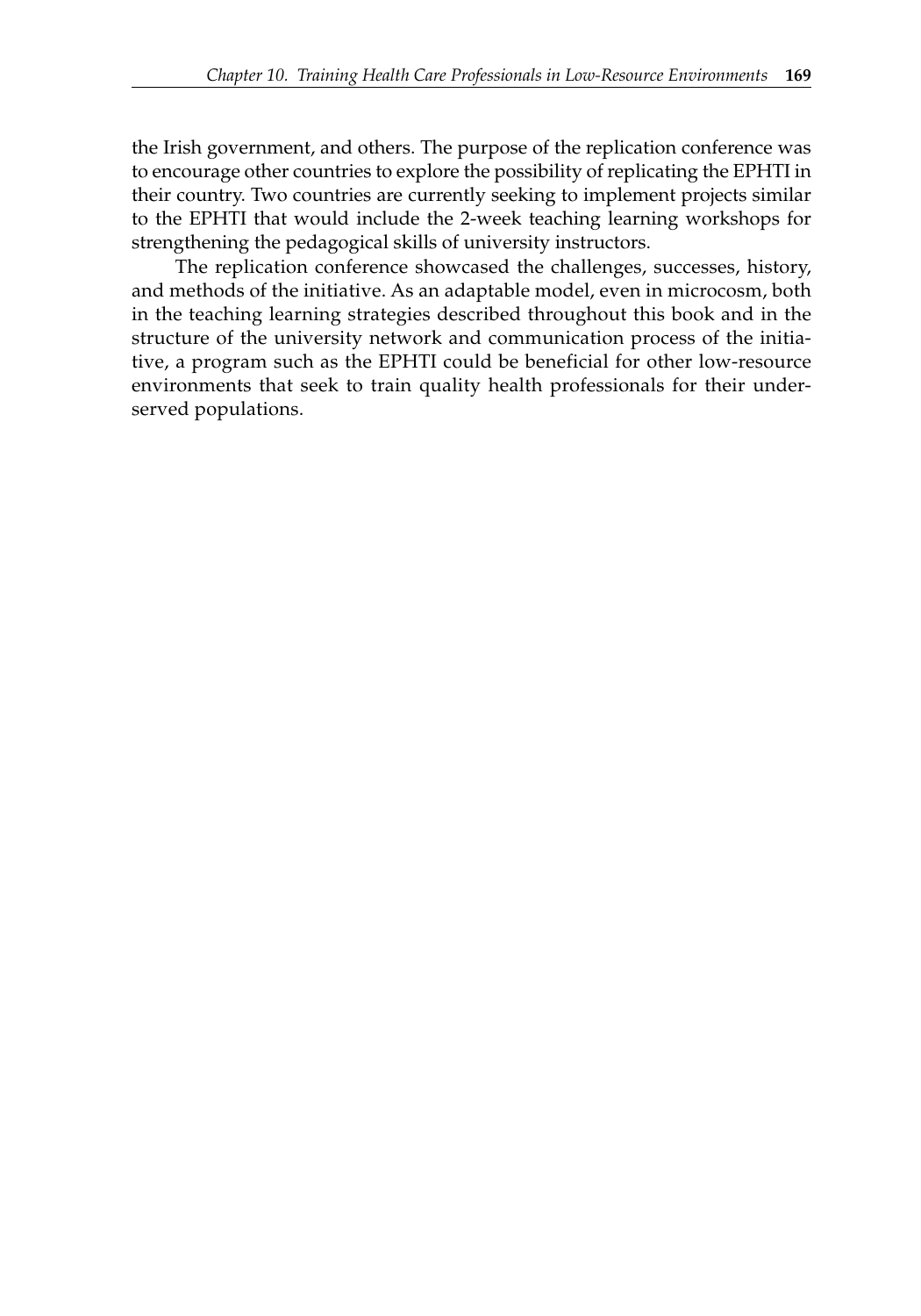#### **LEARNING ACTIVITY 10.1**

#### **DEVELOPING A TEACHING PLAN FOR A TEACHING LEARNING EPISODE**

#### **OVERVIEW**

 The question to be addressed in this learning activity is the following: How do we structure learning so that we address the learner at the appropriate level, know the intent of the learning, and can plan for effective evaluation?

#### **DIRECTIONS**

 In this learning activity, you will be divided into groups that are, we hope, representative of the community-based team—health officer, public health nurse, medical laboratory technician, and environmental sanitarian. Each team will choose a topic from a list provided. As a group, you are to follow the directions and structure a teaching learning episode for a selected discipline, community, family, or village. You will have time to work together to plan your episode. Each member of the group is to participate, and each group will be videotaped. Videotapes will be provided to each individual so he or she can review and evaluate his or her own teaching performance. Feedback will be provided by peers and leaders.

 Other questions to consider are the following: How do you teach students to move into communities, villages, and families? Where in their learning experiences do they do this? What are the current practices? Do students have the knowledge, skills, and attitudes that are needed to become quality health care workers? For this activity, consider the following variables:

- a. Principles of community involvement
- b. Community health workers
- c. Families
- d. Context, including health center, home, community, classroom, and other factors in the setting

 Read chapter 42, "Watching Yourself on Videotape," in *Tools for Teaching* (Davis, 1993) *.* This will help to inform you about how you can evaluate your teaching and determine areas of strengths and weaknesses.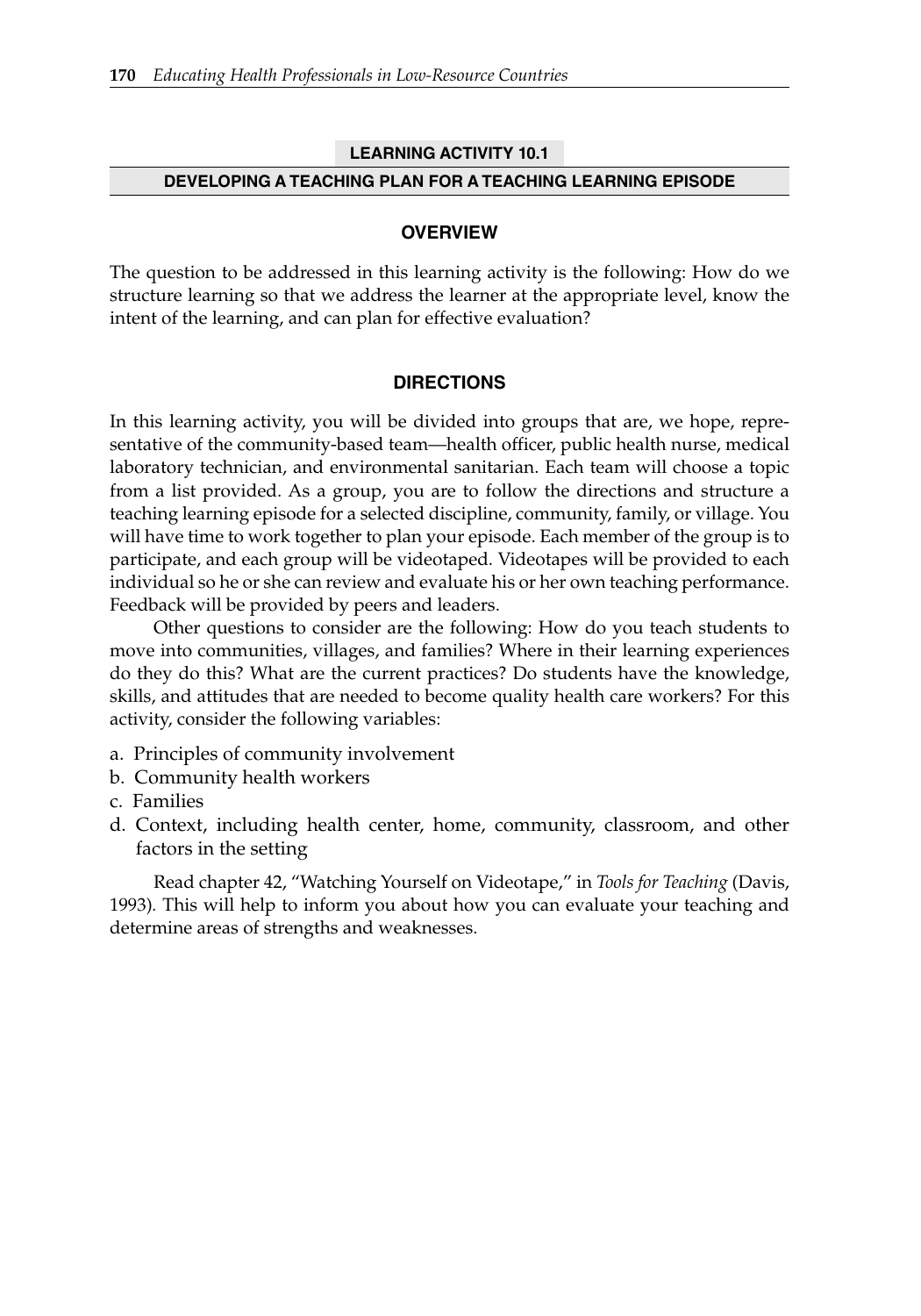# **DEVELOPING YOUR GROUP PRESENTATION**

- **1.** Describe the selected population (learners), that is, who, what, when, and where you teach.
	- a. What level students do you teach?
- **2.** Briefly describe the topic that your group will be teaching.
- **3.** List three to five learning outcomes or behaviors for this teaching episode. a. Describe the level of learning intended for the students.
- **4.** Describe the sources of information that you use. Use the modules, lecture notes, and other materials that you might have available.
- **5.** What teaching materials are needed to support your teaching episode?
- **6.** What teaching strategies are likely to accomplish desired outcome/results?
- **7.** How will you evaluate learner achievement of objectives and/or outcomes?
- **8.** How will you evaluate your effectiveness as a teacher?